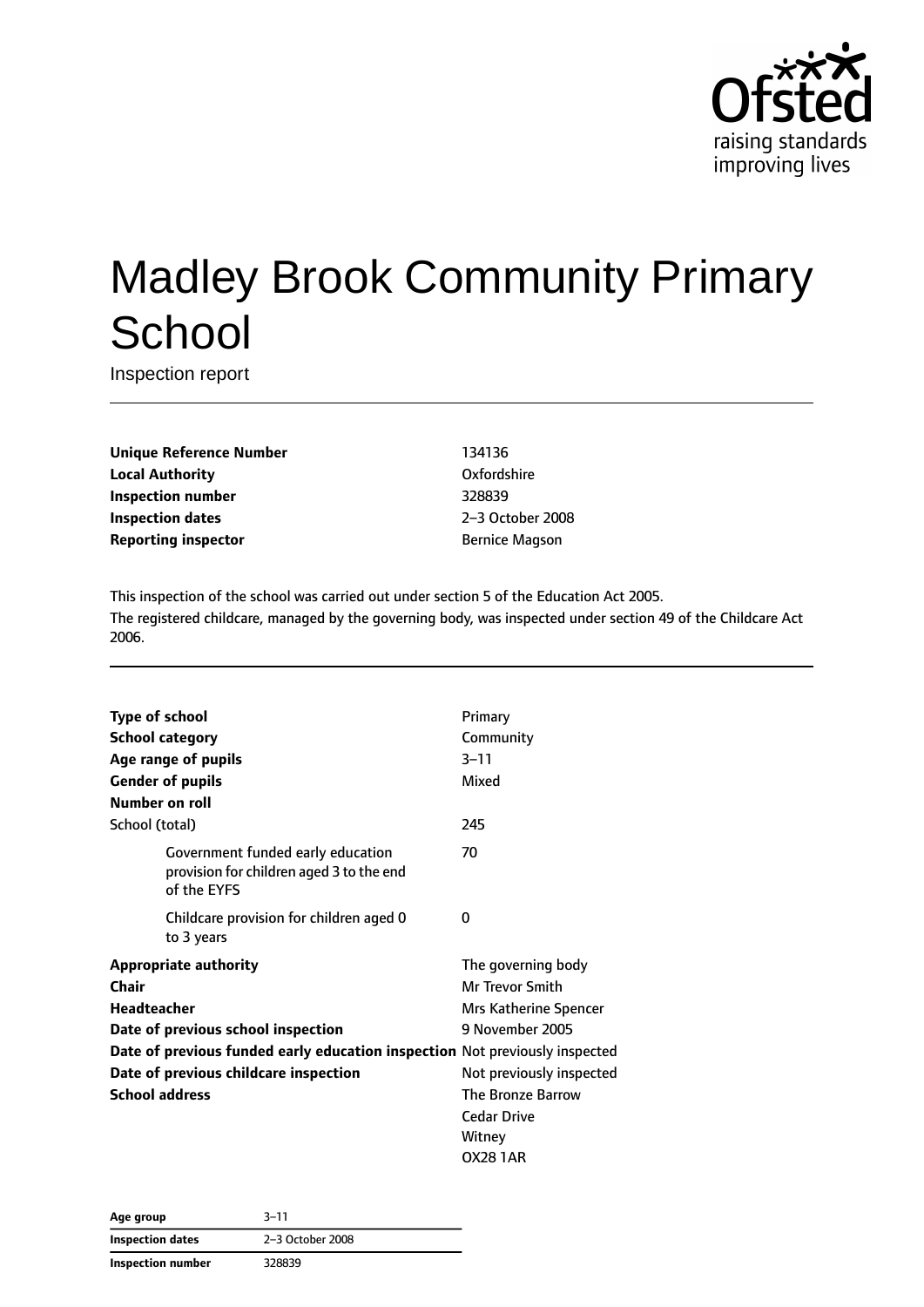**Telephone number** 01993 862976 **Fax number** 01993 708796

| Age group         | $3 - 11$         |
|-------------------|------------------|
| Inspection dates  | 2-3 October 2008 |
| Inspection number | 328839           |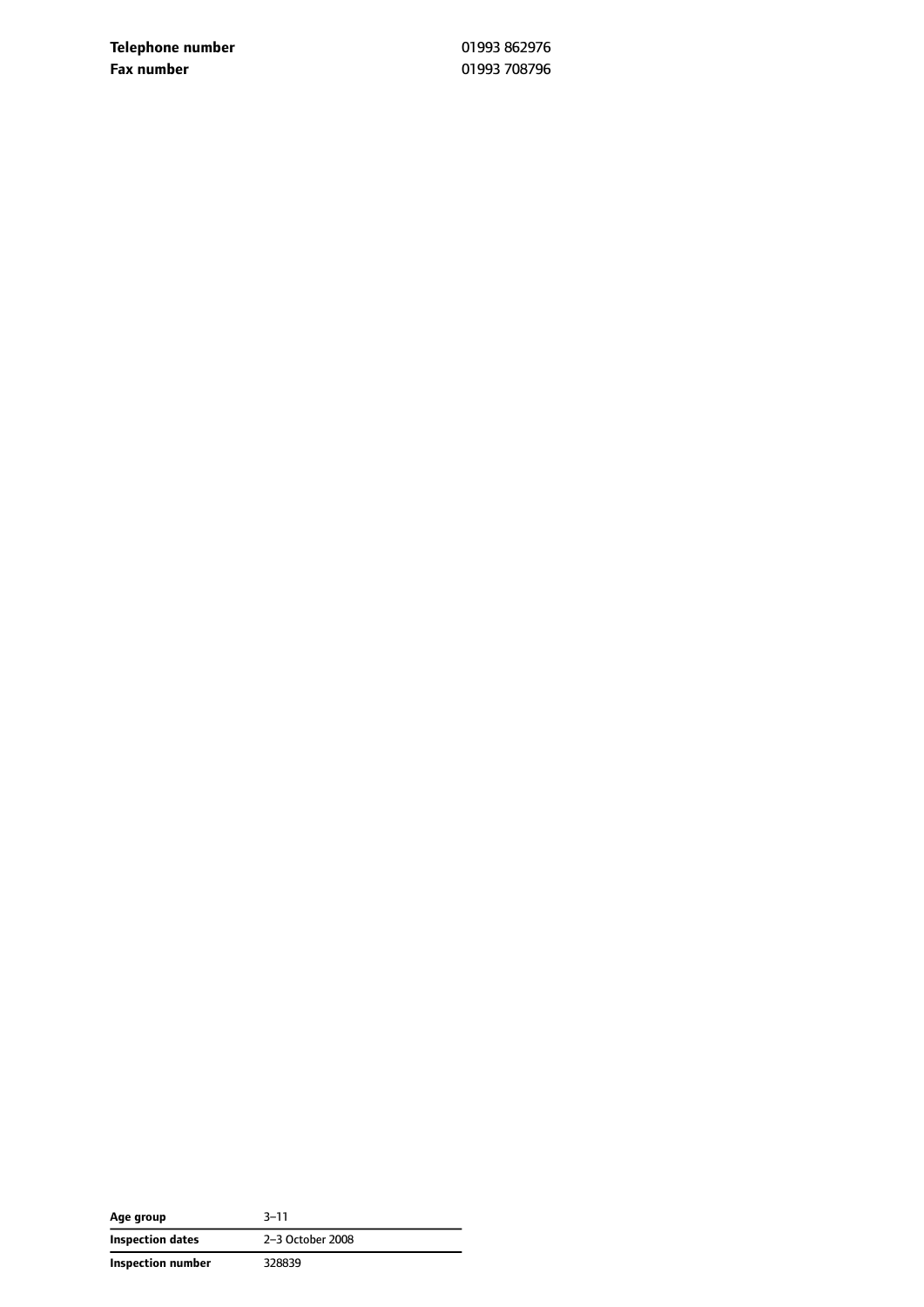.

<sup>©</sup> Crown copyright 2008

Website: www.ofsted.gov.uk

This document may be reproduced in whole or in part for non-commercial educational purposes, provided that the information quoted is reproduced without adaptation and the source and date of publication are stated.

Further copies of this report are obtainable from the school. Under the Education Act 2005, the school must provide a copy of this report free of charge to certain categories of people. A charge not exceeding the full cost of reproduction may be made for any other copies supplied.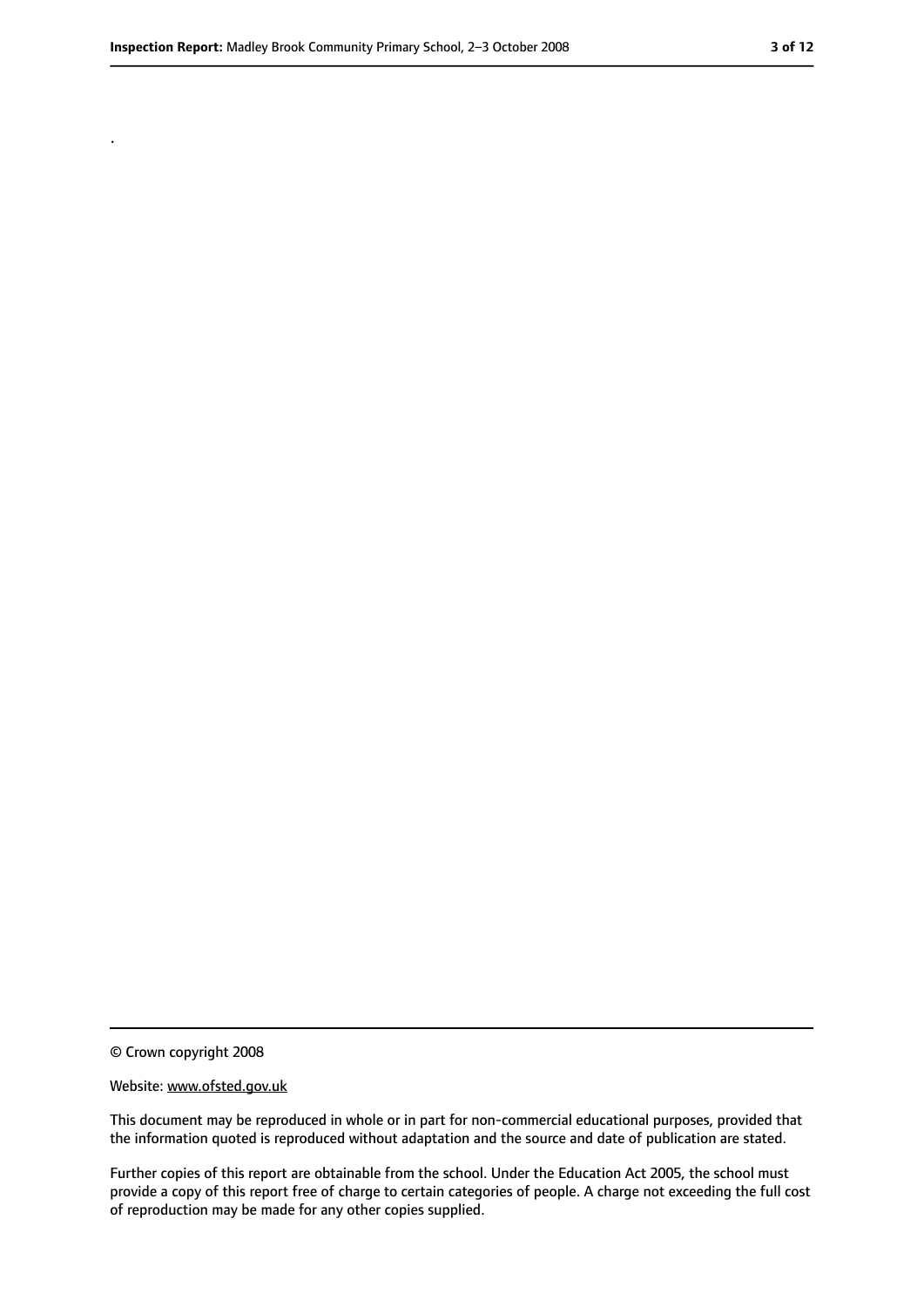# **Introduction**

The inspection was carried out by two Additional Inspectors.

#### **Description of the school**

Madley Brook is an average sized primary school, serving a range of private and social housing in Witney. The school shares its premises with a special school for pupils with complex learning difficulties. The Early Years Foundation Stage (EYFS) includes a Nursery class with fully integrated provision for children from both schools, and also a Reception class. Pupil numbers have increased significantly and there is considerable variation in the number of boys and girls in most cohorts. Almost all pupils are of White British origin, with a small percentage from minority ethnic groups. The number of pupils with learning difficulties and/or disabilities is less than found in most schools, and include behavioural and emotional needs, moderate learning difficulties, and physical disabilities. A new headteacher took up post in February 2008. The school has achieved an Activemark Award for sport, and a Silvermark as an Eco school. Out of school care is available on the site each evening and in the holidays, managed by a private provider.

#### **Key for inspection grades**

| Grade 1 | Outstanding  |
|---------|--------------|
| Grade 2 | Good         |
| Grade 3 | Satisfactory |
| Grade 4 | Inadequate   |
|         |              |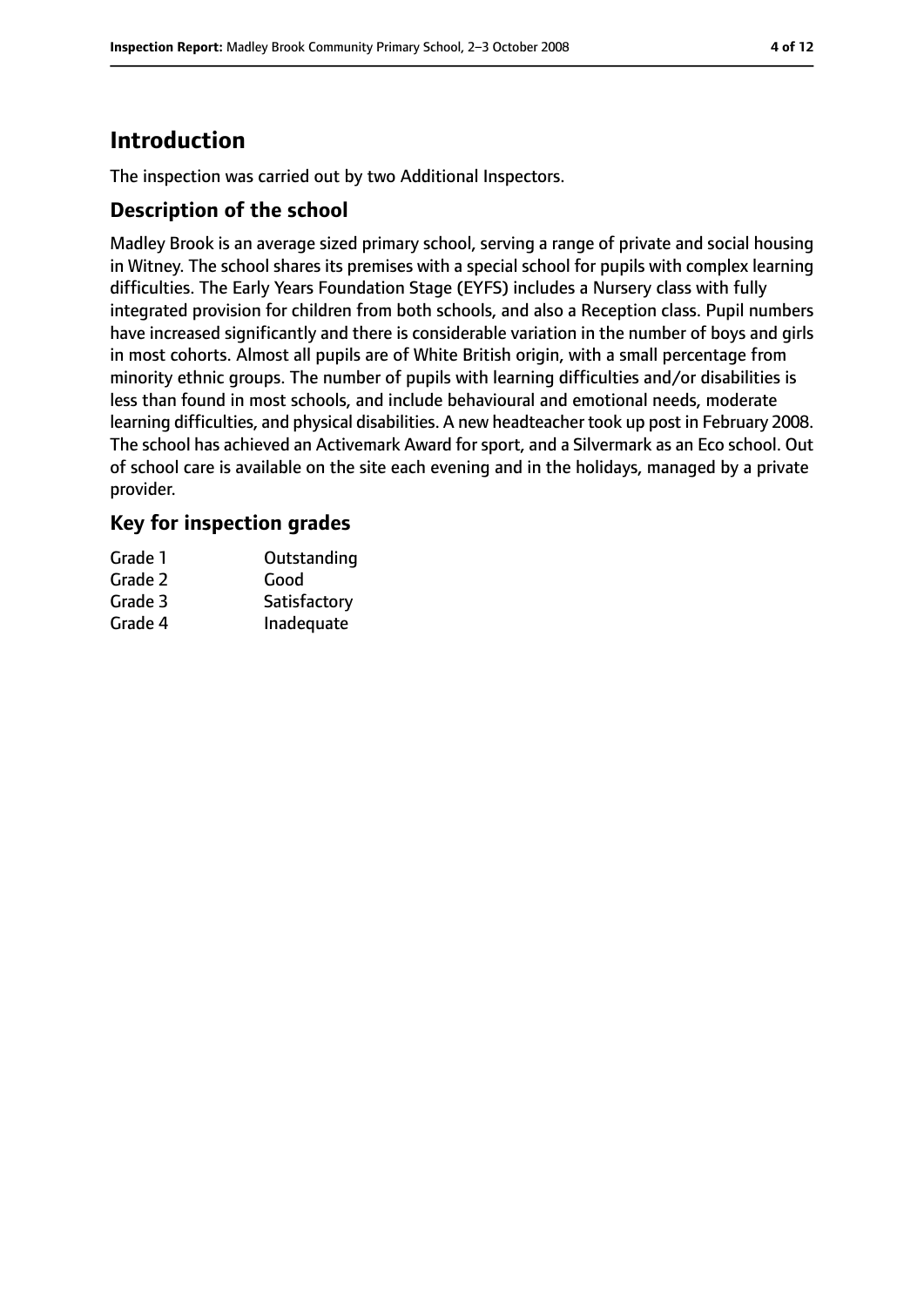## **Overall effectiveness of the school**

#### **Grade: 3**

This school is providing its pupils with a satisfactory education. From its initial opening in 2003, the school has established a clear identity and developed an excellent and inclusive ethos. There is an outstanding sense of community spirit among pupils, staff, governors and parents. Excellent links exist with the co-located special school and pupils work and play together extremely well. They show outstanding levels of cooperation, respect and tolerance towards people with different needs. Parents are very positive about the school and how it cares for their children. One parent reflected the views of many when commenting, 'We couldn't have wished for a better start to our children's education. This is a great school.' Attendance is excellent.

Pupils have an eagerness to learn and participate fully in all the school has to offer. Behaviour is excellent. Pupils are fit and healthy and feel safe and secure. They act responsibly when undertaking tasks around the school, fully aware of their responsibilities in addressing the needs of a diverse school community. The school council are pro-active in ensuring pupils have a voice and know that they are trusted to make the right decisions. The Eco group and gardening club work hard to improve the school environment.

Standards are average by the end of Years 2 and 6 and achievement is satisfactory. Standards have varied significantly over time, because of the high numbers of pupils joining the school. The school has accurately identified that there are inconsistencies in learning, particularly of more able pupils, which leaders are starting to address. Standards have started to rise. Strategies to raise standards in reading have already proved effective and, in the latest national tests, more pupils in Years 2 and 6 attained the higher levels. The school is now focused on improving the quality of teaching and the curriculum for writing and numeracy, which are satisfactory. Recent monitoring by the headteacher has identified that there is some improvement in teaching and pupils are progressing at a more rapid rate, although this is not yet consistent. Assessment information is not always used rigorously to ensure that pupils are challenged in lessons, although this is improving. In the better lessons, pupils have a clear understanding of what they have to achieve, because of detailed modelling of learning tasks by the teacher. Pupils with learning difficulties and/or disabilities are achieving well, because tasks are well matched to levels of ability, based on a rigorous assessment of progress. The school's monitoring shows that more pupils are on track to attain the higher levels in 2009.

The governing body have identified the school's aims and vision, which they have shared well with parents, who are very positive in their support. The recently appointed headteacher has a good understanding of the school's strengths and weaknesses, based on her own monitoring, and she is providing a clear direction in school improvement. An enthusiastic team of assistant headteachers and subject managers support her, but have been insufficiently involved in monitoring. The school has recognised that systems of monitoring and evaluation lack sufficient rigour. There is a shared commitment to bring about improvement and, already, good evidence of successful outcomes with improved standards in reading. This demonstrates that the school has a good capacity to improve.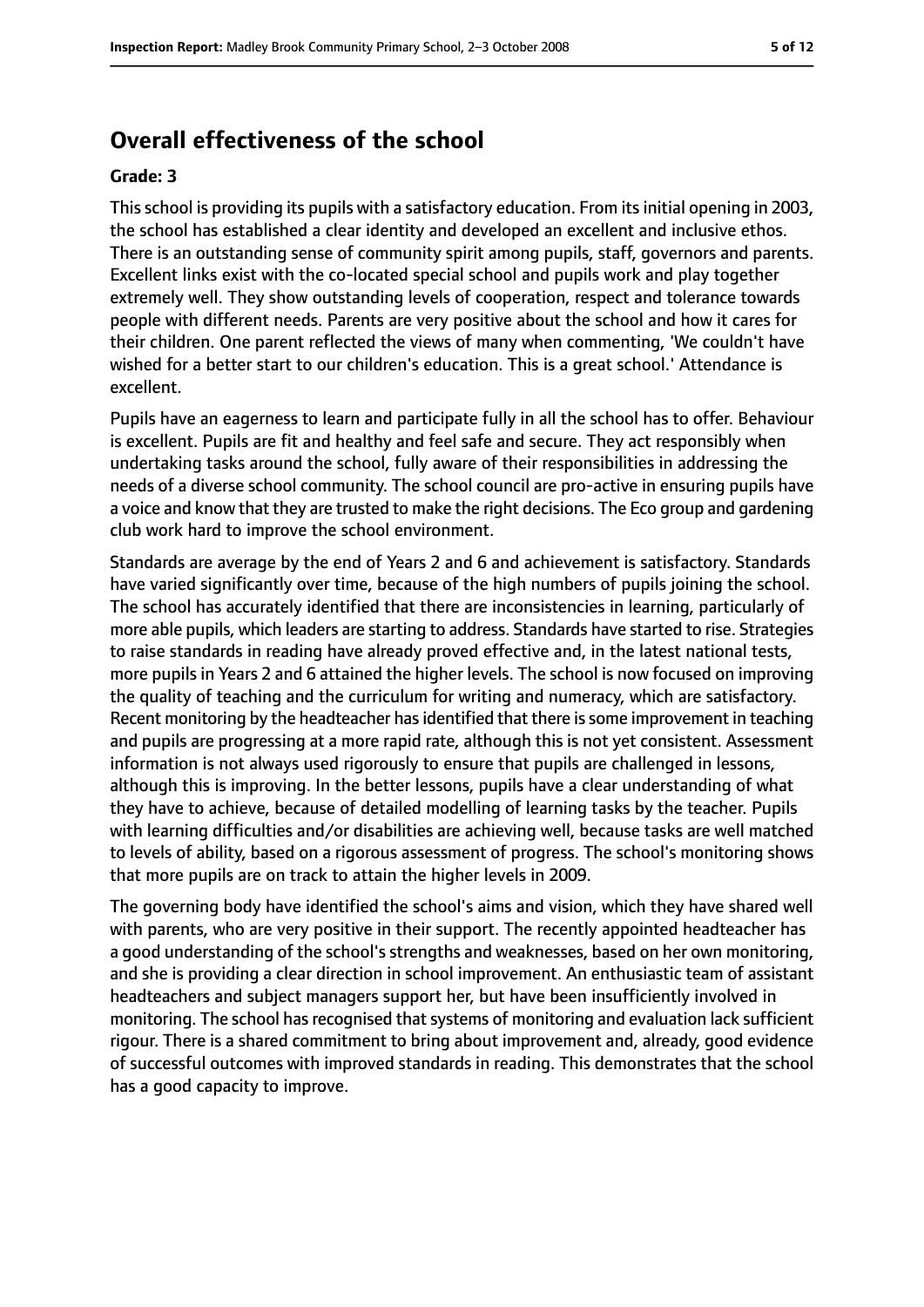## **Effectiveness of the Early Years Foundation Stage**

#### **Grade: 2**

In this good EYFS setting, children are eager to learn. 'I have nothing but praise for the adults who are so caring and understanding of my child's needs.' commented one parent expressing the views of many. Indeed, because of the warm and friendly welcome created by the staff team, children are happily settled and comply well with school routines. In a high quality and challenging learning environment, children are encouraged to explore the world around them. Teaching is good overall, although there is a lack of challenge in some reading, writing and number activities in Reception and then the pace of learning is slower. In the Nursery, tasks are well planned to meet each child's individual needs, and a supportive staff team ensure that all children are included in the full range of curriculum activities. The monitoring of progress is rigorous throughout EYFS and information is shared regularly with parents. Children make good progress from average starting points and most now reach the expected goals or exceed them by the end of the Reception year. Leadership and management are only satisfactory, however, as insufficient time is allocated to enable the EYFS manager to fulfil her role. This prevents her from building further on the current good provision to make it outstanding.

### **What the school should do to improve further**

- Improve the quality of teaching and the curriculum further in order to raise standards in writing and mathematics, particularly of more able pupils.
- Use assessment information more precisely to ensure that pupils are challenged consistently in their learning.
- Extend the roles of leaders at all levels in strategic planning, monitoring and self-evaluation.

# **Achievement and standards**

#### **Grade: 3**

Pupils are making satisfactory progress overall and standards are rising. The latest national tests show a significant improvement in standards in English by Year 6, where more pupils attained the higher level 5, although standards fell slightly in mathematics and science from the previous year. The current Year 6 are on course to maintain the upward trend in English, and with improved standards in mathematics and science. Standards are average by Year 2. However, with a stronger curriculum focus on reading, writing and numeracy, there is evidence that pupils are progressing more rapidly. Nevertheless, actions to bring about improvement are not yet fully embedded, such as in the use of assessment data to track progress and ensure that all pupils are challenged effectively. As a result, progress is still inconsistent, because sometimes teachers' expectations are too low.

# **Personal development and well-being**

#### **Grade: 2**

Pupils make good progress in their personal development. They have excellent attitudes to learning and outstanding moral and social understanding for their age. Pupils promote school and community cohesion extremely well, identifying all people as equal. It is not unusual to see pupils with diverse needs supporting each other in lessons and around the school. Indeed, they have requested greater integration with pupils from the special school, such as at break times. Pupils are courteous and considerate to each other and to adults. During the inspection, older pupils organised skipping in the playground in which boys and girls co-operated superbly.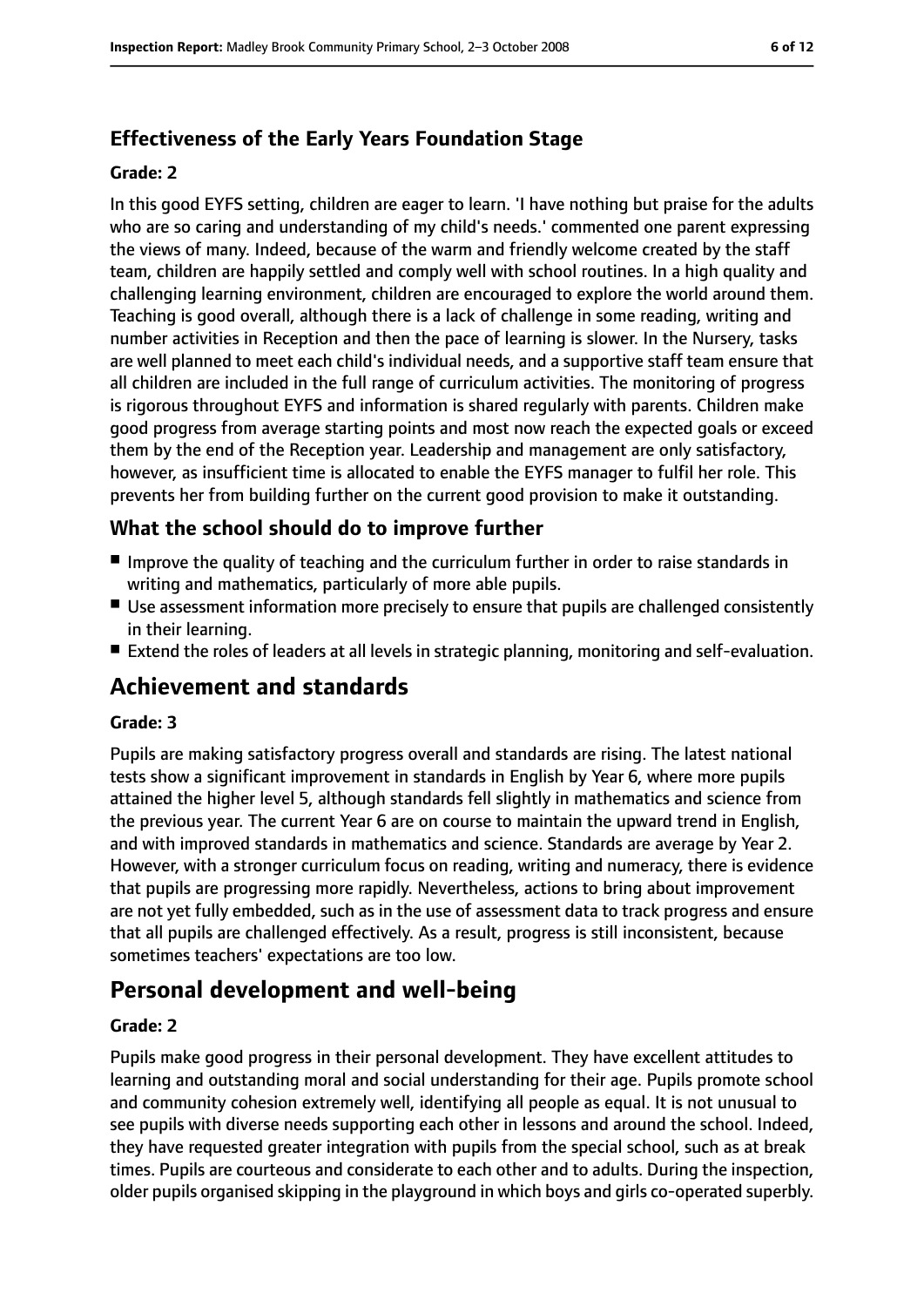Pupils have a good awareness of other cultures than their own. Their acquisition of workplace and other skills is currently satisfactory, because not all pupils are skilled at assessing their own learning, or in making independent choices in their work.

# **Quality of provision**

### **Teaching and learning**

#### **Grade: 3**

The quality of teaching is satisfactory. Some teaching is excellent and much of the teaching is planned carefully so that learners make good progress. Behaviour is managed extremely well so that all have an opportunity to learn. In many lessons, pupils understand what they need to do to reach learning objectives, but this is not consistent across the school. There is not enough challenge and pace in some lessons, particularly for pupils that are more able. Some teachers spend too long on explaining things and telling pupils what they are going to do. As a result, pupils then have insufficient time to practise their skills and learn independently. Pupils with learning difficulties and/or disabilities learn well. Teaching assistants give effective support.

### **Curriculum and other activities**

#### **Grade: 3**

The curriculum has undergone a recent review to improve accuracy, consistency and progression for pupils with a wide range of needs and disabilities. There is now a good emphasis on the development of pupils' literacy and numeracy skills and the impact on pupils' learning is increasing. Whole school themes have been introduced to make the curriculum more relevant, such as my local environment or the wider world. The good number of visits and out of school clubs are popular with pupils. There are some cross-curricular links but the school has correctly identified that the curriculum needs greater flexibility and depth to make it good. The curriculum incorporates a good range of visits locally and satisfactory use is made of the school grounds. A holiday homework topic has encouraged pupils to explore local facilities and write, draw or photograph them.

#### **Care, guidance and support**

#### **Grade: 2**

Pastoral care and support are outstanding. Staff know pupils' needs well and have established excellent relationships with them. Systems for health and safety, risk assessment, first aid and child protection are securely in place and there is rigorous monitoring of attendance and punctuality. Assessment information is used to measure pupils' standards, but there is limited analysis of the progress of some groups of pupils, and the guidance provided to them about how to improve is only satisfactory. There is recent improvement in target setting and teachers' marking, but systems are not yet fully embedded or consistent. Pupils with learning difficulties and/or disabilities receive extremely good support through appropriate programmes for reading and spelling, and their progress is tracked well.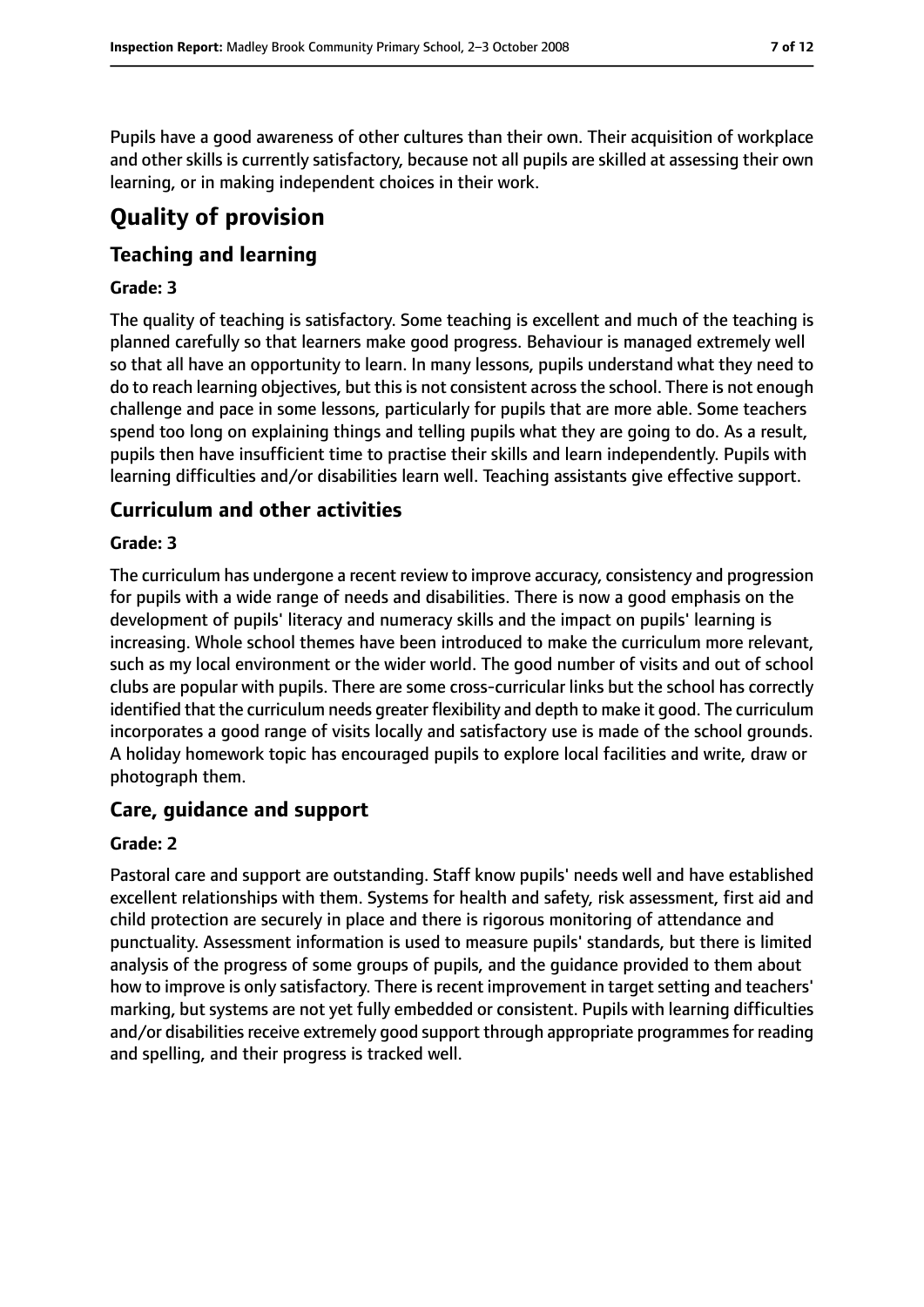## **Leadership and management**

#### **Grade: 3**

The governing body have managed well the development of the school, including the appointment of staff to cater for the rapid increase in numbers of pupils and, recently, of a new leadership team. The headteacher has a clear aim to inspire pupils to achieve better standards. Since her appointment, she has evaluated school provision well, and introduced measures to make the curriculum and teaching more stimulating and exciting. Standards are starting to improve, particularly in reading. Planning for the longer term has started, but it is at early stages of development. The three assistant headteachers and staff are supportive of the school's efforts to raise standards, but are not yet fully effective in their leadership and management roles and professional development is needed. Their contribution to self-evaluation is limited because they are not sufficiently involved in monitoring standards or provision. The management of finances in relation to resourcing a new school has been good and the school is able to support new priorities, including staff development.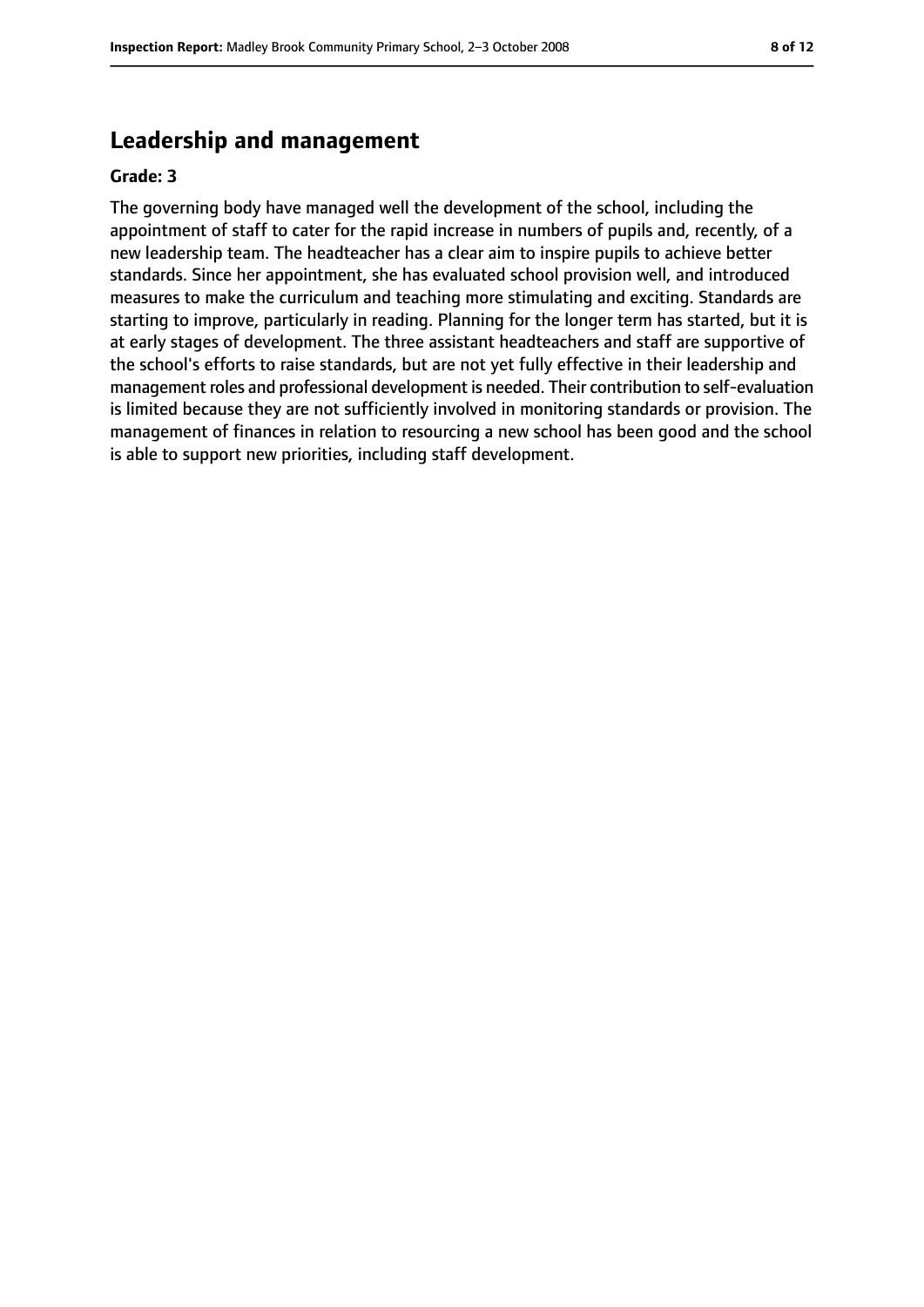**Any complaints about the inspection or the report should be made following the procedures set out in the guidance 'Complaints about school inspection', which is available from Ofsted's website: www.ofsted.gov.uk.**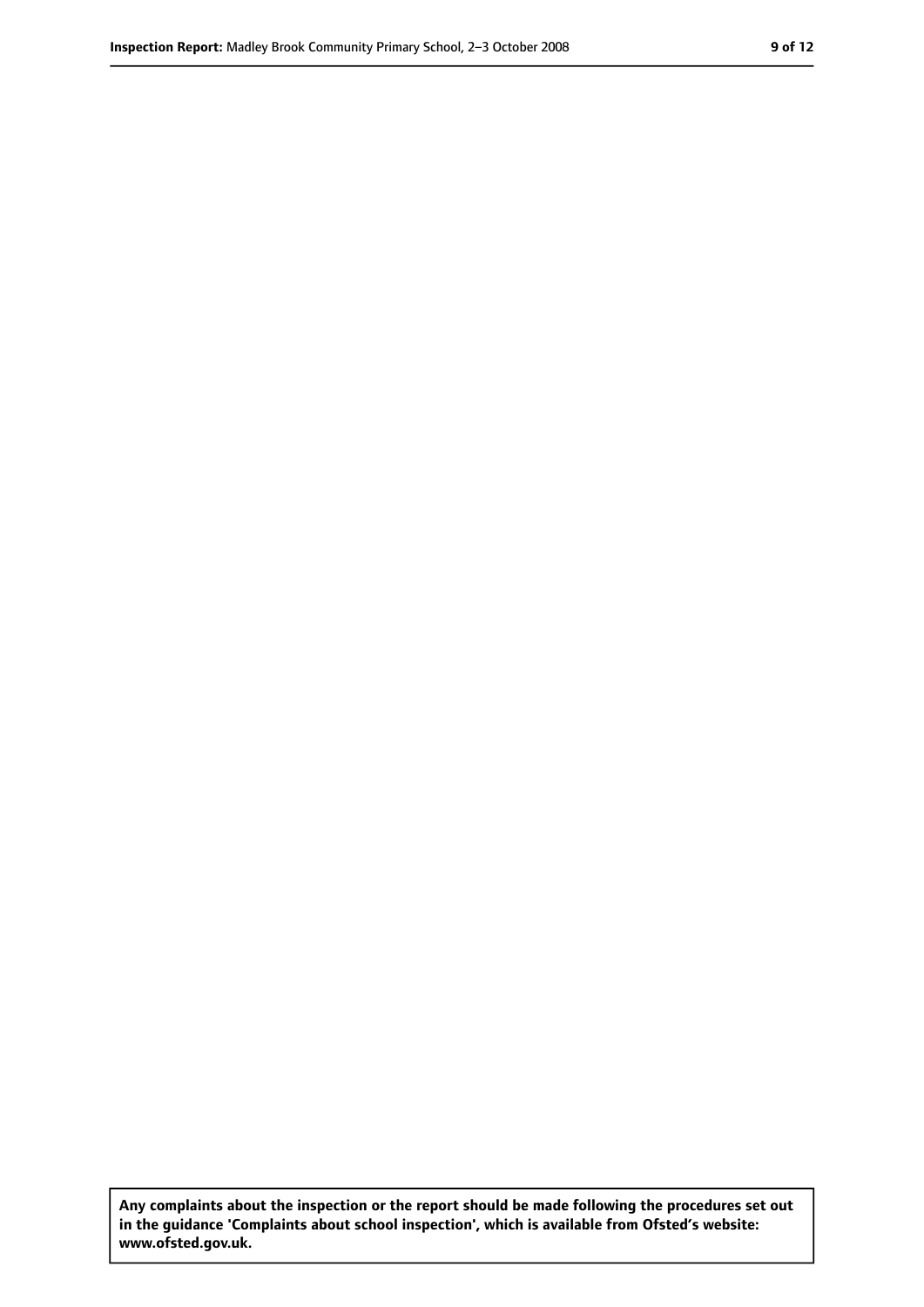# **Inspection judgements**

| Key to judgements: grade 1 is outstanding, grade 2 good, grade 3 satisfactory, and | <b>School</b> |
|------------------------------------------------------------------------------------|---------------|
| arade 4 inadequate                                                                 | Overall       |

#### **Overall effectiveness**

| How effective, efficient and inclusive is the provision of<br>education, integrated care and any extended services in meeting the<br>needs of learners? |     |
|---------------------------------------------------------------------------------------------------------------------------------------------------------|-----|
| Effective steps have been taken to promote improvement since the last<br>inspection                                                                     | Yes |
| How well does the school work in partnership with others to promote learners'<br>well being?                                                            |     |
| The capacity to make any necessary improvements                                                                                                         |     |

## **Effectiveness of the Early Years Foundation Stage**

| How effective is the provision in meeting the needs of children in the<br><b>EYFS?</b>       |  |
|----------------------------------------------------------------------------------------------|--|
| How well do children in the EYFS achieve?                                                    |  |
| How good are the overall personal development and well-being of the children<br>in the EYFS? |  |
| How effectively are children in the EYFS helped to learn and develop?                        |  |
| How effectively is the welfare of children in the EYFS promoted?                             |  |
| How effectively is provision in the EYFS led and managed?                                    |  |

### **Achievement and standards**

| How well do learners achieve?                                                                               |  |
|-------------------------------------------------------------------------------------------------------------|--|
| The standards <sup>1</sup> reached by learners                                                              |  |
| How well learners make progress, taking account of any significant variations<br>between groups of learners |  |
| How well learners with learning difficulties and/or disabilities make progress                              |  |

#### **Annex A**

<sup>&</sup>lt;sup>1</sup>Grade 1 - Exceptionally and consistently high; Grade 2 - Generally above average with none significantly below average; Grade 3 - Broadly average to below average; Grade 4 - Exceptionally low.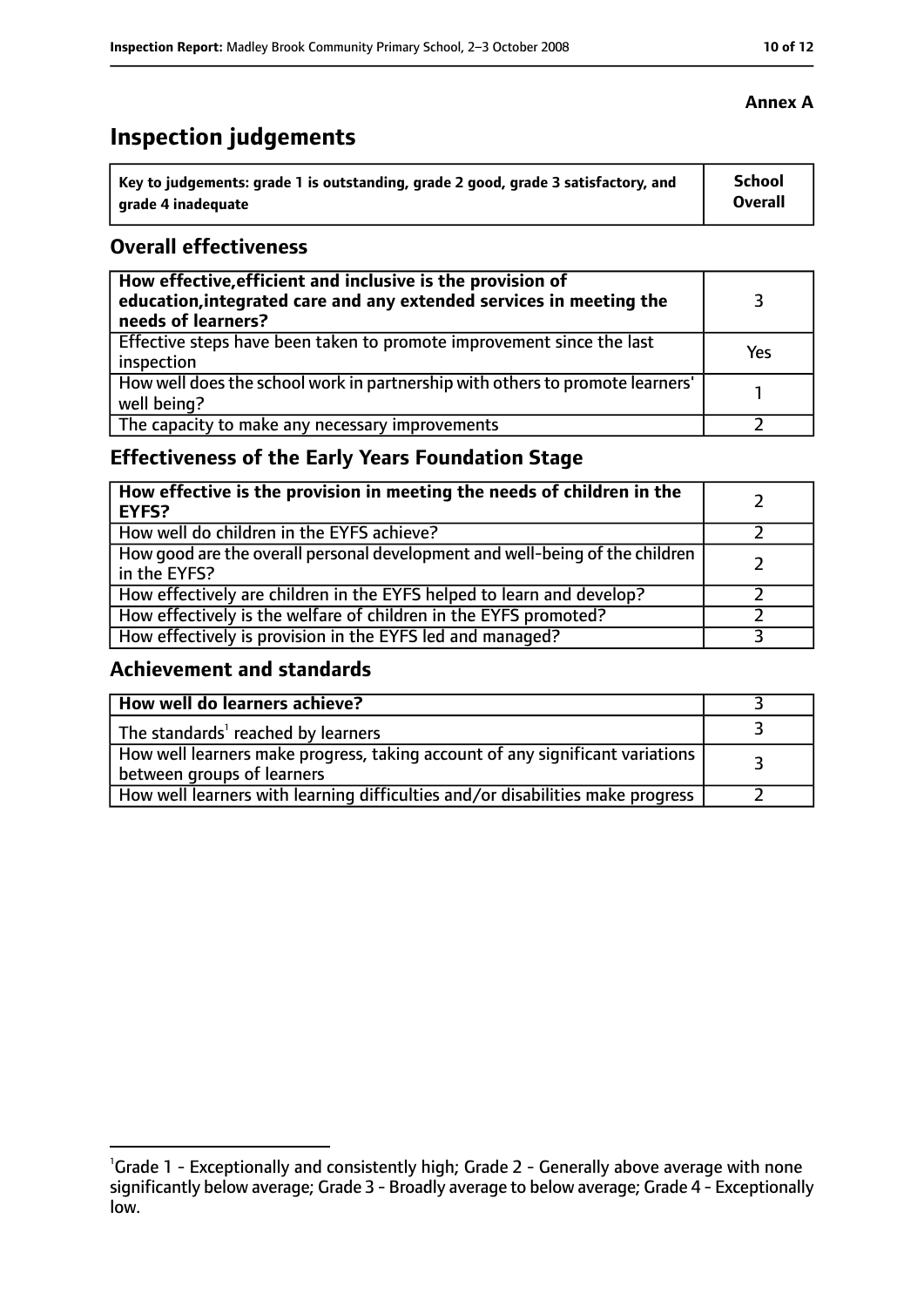# **Personal development and well-being**

| How good are the overall personal development and well-being of the<br>learners?                                 |  |
|------------------------------------------------------------------------------------------------------------------|--|
| The extent of learners' spiritual, moral, social and cultural development                                        |  |
| The extent to which learners adopt healthy lifestyles                                                            |  |
| The extent to which learners adopt safe practices                                                                |  |
| The extent to which learners enjoy their education                                                               |  |
| The attendance of learners                                                                                       |  |
| The behaviour of learners                                                                                        |  |
| The extent to which learners make a positive contribution to the community                                       |  |
| How well learners develop workplace and other skills that will contribute to<br>their future economic well-being |  |

# **The quality of provision**

| How effective are teaching and learning in meeting the full range of<br>learners' needs?              |  |
|-------------------------------------------------------------------------------------------------------|--|
| How well do the curriculum and other activities meet the range of needs and<br>interests of learners? |  |
| How well are learners cared for, quided and supported?                                                |  |

## **Leadership and management**

| How effective are leadership and management in raising achievement<br>and supporting all learners?                                              |     |
|-------------------------------------------------------------------------------------------------------------------------------------------------|-----|
| How effectively leaders and managers at all levels set clear direction leading<br>to improvement and promote high quality of care and education |     |
| How effectively leaders and managers use challenging targets to raise standards                                                                 | 3   |
| The effectiveness of the school's self-evaluation                                                                                               | 3   |
| How well equality of opportunity is promoted and discrimination eliminated                                                                      |     |
| How well does the school contribute to community cohesion?                                                                                      |     |
| How effectively and efficiently resources, including staff, are deployed to<br>achieve value for money                                          |     |
| The extent to which governors and other supervisory boards discharge their<br>responsibilities                                                  |     |
| Do procedures for safequarding learners meet current government<br>requirements?                                                                | Yes |
| Does this school require special measures?                                                                                                      | No  |
| Does this school require a notice to improve?                                                                                                   | No  |